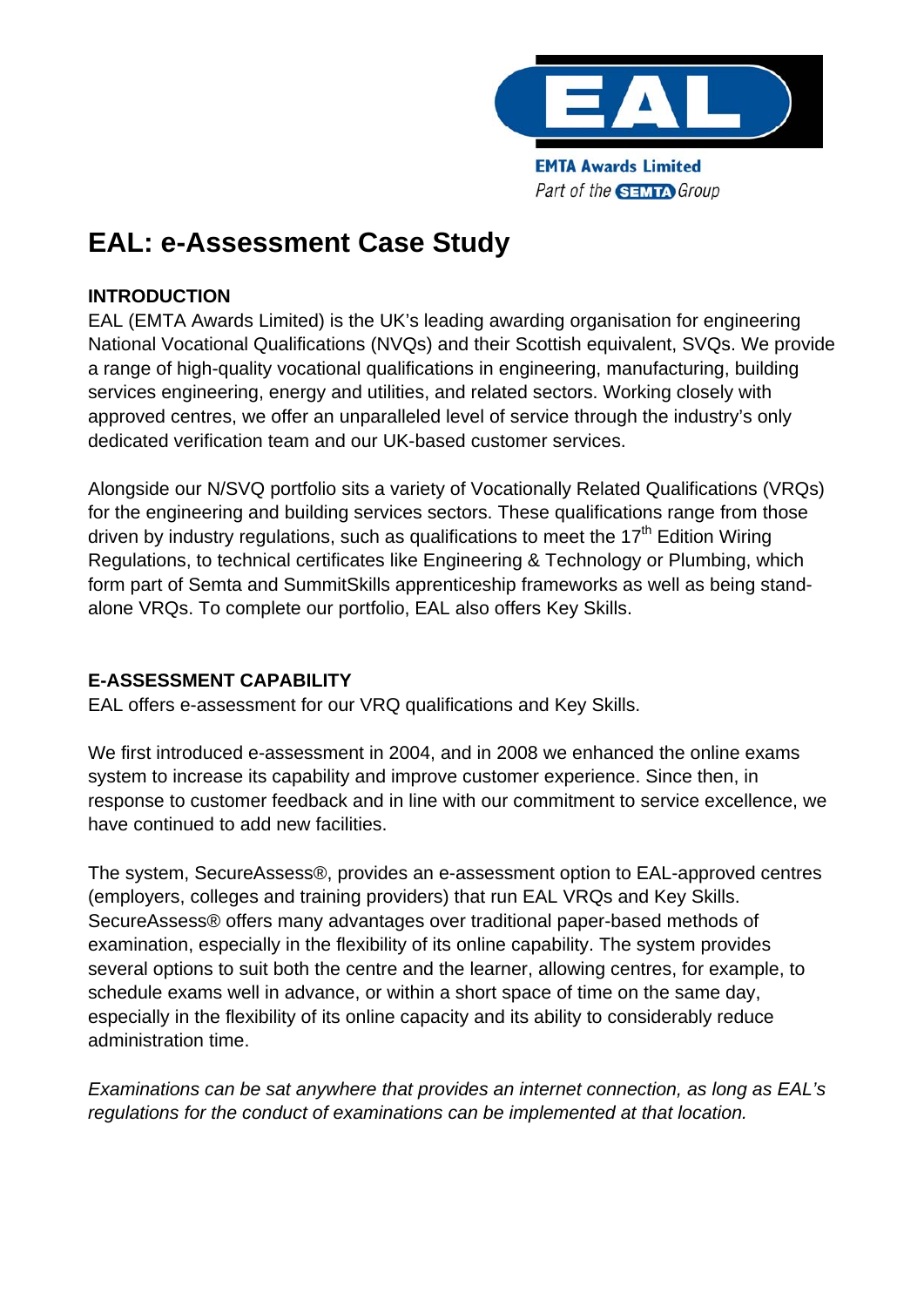

After an on-screen exam, SecureAssess® has a feedback feature that provides a report on the outcome for both learners and the centre. This enables centres to adapt their learning programmes as required and gives learners valuable feedback on their results.

The online system also allows centres and learners to benefit from a faster turnaround. The time between taking the exam and receiving the result is much shorter – in some cases the result is available immediately after the exam.

Centres that utilise SecureAssess® praise its flexibility and user-friendly appearance. In 2009, the system handled almost 30,000 online exams. We expect this to increase in the future due to the benefits the system offers for centres.

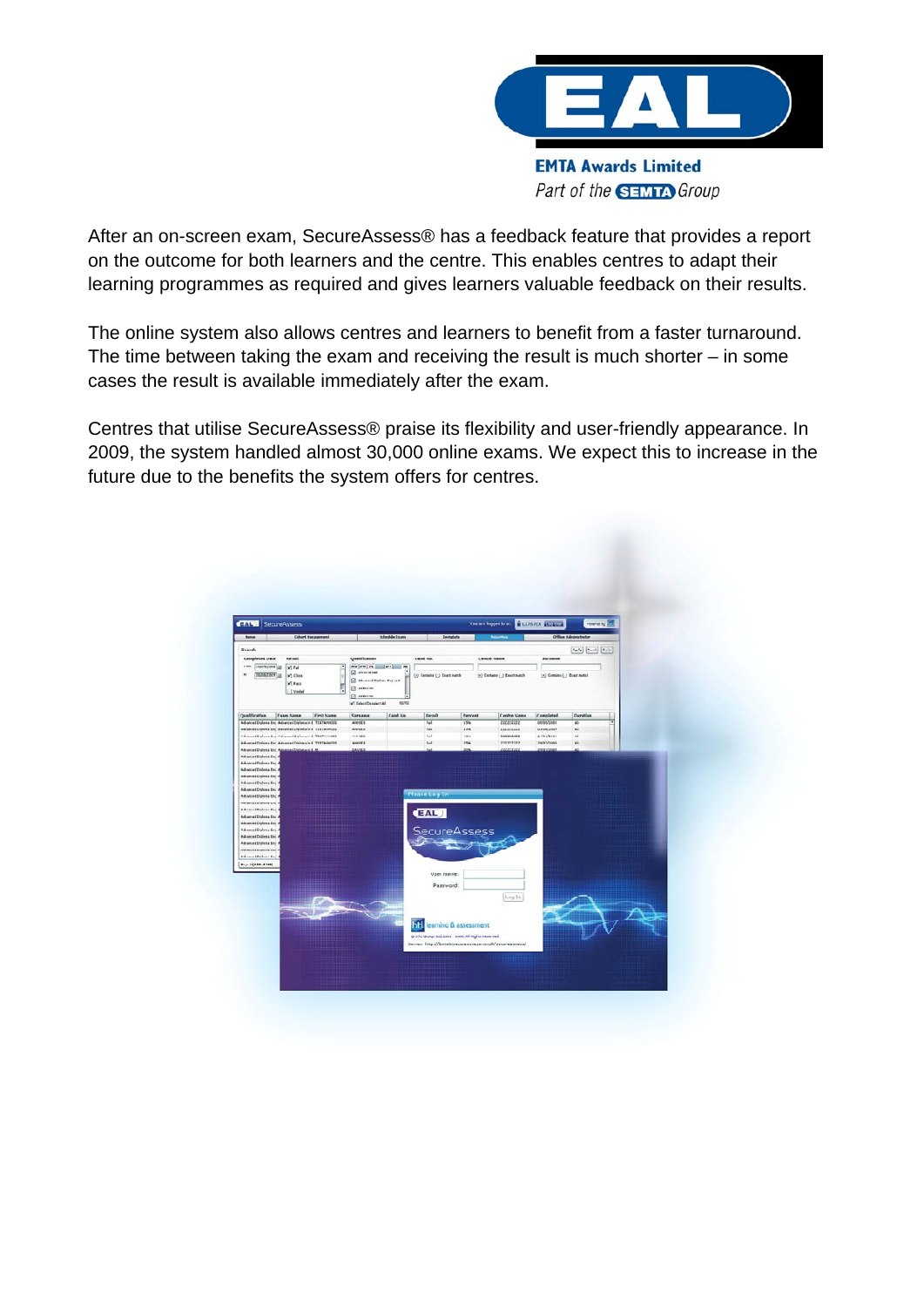

#### **VIEWS OF EMPLOYERS**

For employers who want to maintain efficiency yet provide training opportunities for their employees, SecureAssess® offers the best of both worlds.

## **CLARKSON EVANS**

Clarkson Evans specialises in installing complete electrical wiring systems in over 7000 new homes each year. It is also one of the UK's leading electrical training specialists, training around 1,500 people – from apprentices to experienced electricians – annually.

Jon Dicken, Head of Electrical Training at Clarkson Evans, was quick to praise EAL's eassessment system, which the company has used for six years:

We use EAL's exam system for the Part P unit of the EAL Certificate for Domestic Electrical Installers VRQ. Using the system is so simple and straightforward. We get instant results for our learners and the reduction in administration time is fantastic… We don't have to wait for papers to be sent away to be marked, and we also don't need any additional software to run the system. This means we can run exams anywhere, even in remote areas, as long as we have an internet connection.

## **SOUTHAMPTON ENGINEERING TRAINING ASSOCIATION (SETA)**

SETA, another EAL-approved centre, works with local employers such as ExxonMobil. They employ SecureAssess® for EAL's Key Skills and Level 2 Intermediate Certificate in Engineering & Technology. They have used our system for six years.

Bryan Warner, EAL Centre Coordinator at SETA, explains the benefits of e-assessment:

EAL's SecureAssess® system is extremely flexible and suits us down to the ground. It is great to be able to book and carry out an exam on the same day. This, in turn, gives us flexibility with our learners. There have even been occasions when apprentices have asked us when they can do their Key Skills exam, and we've been able to offer this to them there and then! With EAL's system we have the ability to offer exams outside of normal work hours, which particularly suits employers as it means that there is no down time to their business.